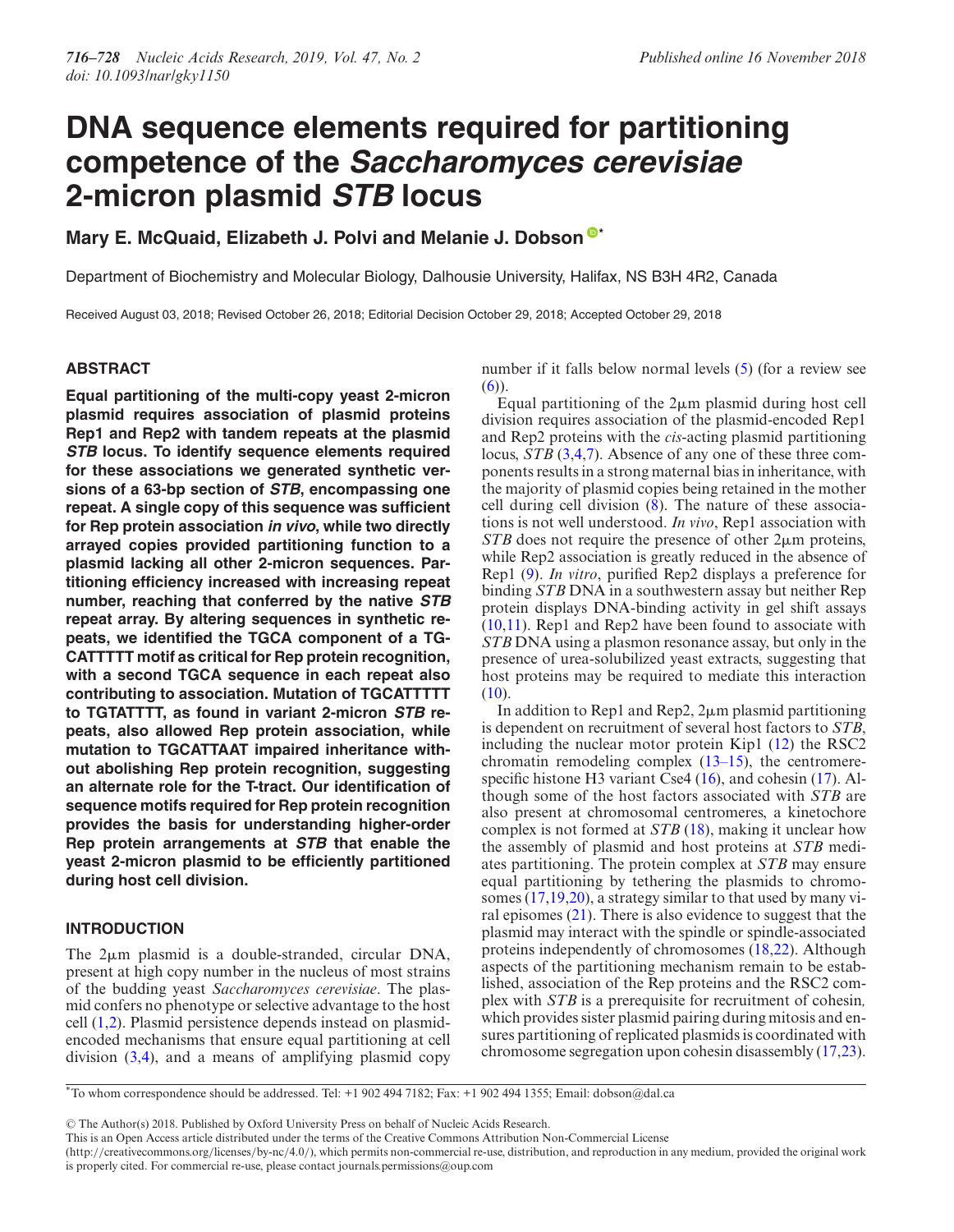The *STB* locus can be subdivided at a HpaI restriction site into *STB-proximal* (AvaI to HpaI; *STB-P*) and *STBdistal* (HpaI to PstI; *STB-D*), so named for their positioning relative to the single origin of replication  $(ORI)$  on the  $2\mu$ m plasmid (Figure [1A](#page-2-0)) [\(3,24\)](#page-11-0). *STB-D* contains a transcriptional silencer and transcription termination signals that protect *STB-P* from disruptive transcription from the adjacent *RAF* gene [\(24\)](#page-11-0). The 296-bp *STB-P* sequence is necessary and sufficient for Rep protein-mediated partitioning in most sequence contexts, and contains a tandem array of five 62- to 63-bp imperfect direct repeats, with another half repeat on the *ORI*side of the AvaI site [\(24,25\)](#page-11-0). Sequence identity shared by the repeats ranges from 65% to 98%. Each repeat contains a 25-bp core sequence showing greater conservation flanked by more divergent sequences (Figure [1A](#page-2-0)) [\(26\)](#page-11-0). Nuclease sensitivity assays indicate the presence of two nucleosomes in the *STB-P* region although the repetitive nature of the underlying sequence has prevented precise delineation of nucleosome boundaries [\(13,27,28\)](#page-11-0).

The sequence requirements for Rep protein association with *STB-P* are not known. The sequence TGCATTTTT has been suggested as a potential Rep protein-binding motif based on its presence in the promoter regions of the  $2\mu$ m plasmid genes and also occurrence five times within *STB-P* (Figure [1A](#page-2-0)) [\(29,30\)](#page-11-0). Co-expression of the Rep proteins represses transcription of all four plasmid genes, with repression of *FLP*, and therefore of Flp recombinase-dependent plasmid amplification  $(5)$ , controlling  $2\mu$ m plasmid copy number [\(30–32\)](#page-11-0). On this basis, Rep protein association with the plasmid promoters was expected and has recently been demonstrated [\(33\)](#page-11-0).

In this study we have created synthetic versions of the *STB* repeat to identify sequence elements required for Rep protein recognition and partitioning function. We found that Rep1 is able to associate with a single copy of the 63 bp synthetic *STB* repeat *in vivo*, while two directly arrayed copies of this sequence were sufficient to confer partitioning function in the absence of any other  $2\mu$ m sequences. We also showed that the previously identified TGCATTTTT sequence is required for partitioning function, with the TGCA element, being critical for Rep protein association with the synthetic *STB* repeat. These results represent the first experimental exploration of *STB* sequence elements.

# **MATERIALS AND METHODS**

#### **Strains and media**

Yeast strains used in this study (Supplementary Table S1) were all derived in a W303 genetic background (*ade2-1 his3-11,15 trp1-1 leu2-3,112 ura3-1*) [\(34\)](#page-11-0). Strains lacking the 2µm plasmid, designated *cir*<sup>0</sup>, were derived from strains containing the  $2\mu$ m plasmid,  $cir<sup>+</sup>$ , by expression of a defective Flp recombinase from the plasmid pBIS-GALkFLP- (TRP1) [\(35\)](#page-11-0).

Yeast were cultured in YPAD (1% yeast extract, 2% Bacto Peptone, 0.003% adenine, 2% glucose), or synthetic defined (SD; 0.67% Difco yeast nitrogen base without amino acids, 2% glucose, 0.003% adenine, 0.002% uracil and all required amino acids) medium at 28˚C. For induction of galactoseinducible promoters, 2% glucose was replaced with 2% galactose. For selection of plasmids or gene replacements tagged with nutritional genes, SD medium lacking the appropriate nucleotide base or amino acid was used. For selection of *kanMX4*-tagged plasmids, YPAD supplemented with 200 mg/L geneticin (G418, Sigma) was used. Yeast were transformed using the Li/SSS-DNA/PEG method [\(36\)](#page-11-0).

*Escherichia coli* strain  $DH5\alpha$  was used for propagation of plasmids. *Escherichia coli* were cultured and manipulated according to standard protocols [\(37\)](#page-12-0).

#### **Synthetic** *STB* **repeats**

A 63-bp portion of *STB-P* (nucleotides 2986–3049 in the A form of Scp1, the variant of the  $2\mu$ m plasmid found in most laboratory strains of *S. cerevisiae*, (NCBI GenBank J01347.1) was used as the basis of the synthetic *STB* repeat duplexes used in this study (Figure [1B](#page-2-0)). A duplex based on a second 63-bp stretch, nucleotides  $3006-3069$  (WT<sub>+20</sub>) had similar partitioning efficiency (Supplementary Figure S2) and was not used for subsequent mutational studies. To facilitate creation of *STB* loci with varying numbers of synthetic repeats or altered sequence composition, overhangs matching BamHI and BglII restriction sites were included on the ends of each synthetic repeat.

Pairs of complementary oligonucleotides (Supplementary Table S2) were annealed to form synthetic *STB* single repeat duplexes 68 bp in length (63 bp matching *STB-P* with 5 bp of overhang to generate restriction sites) (Table [1\)](#page-2-0). To create tandem arrays of synthetic *STB* repeats, duplexes were phosphorylated and then incubated with T4 ligase. Head-to-head and tail-to-tail ligation products were eliminated by digestion with BamHI and BglII. Sequences of all synthetic repeats were confirmed by sequencing after introduction into plasmids used to assess their function.

#### **Plasmids**

A complete list of plasmids used in this study is found in Supplementary Table S3.

2μm-based plasmids. The 2μm-based plasmid pKan [\(9\)](#page-11-0) was derived from the partitioning-competent, amplification-defective,  $flp^-$  *ADE2*-tagged B-form 2 $\mu$ m plasmid, pAS4 [\(11\)](#page-11-0) by replacing the *ADE2* marker gene (inserted in the *FLP* gene) with the *kanMX4* gene cassette. The *kanMX4*-marked plasmid provides a sensitive assay for plasmid missegregation events; unlike plasmids containing a nutritional marker gene such as *ADE2*, *kanMX4-*marked plasmids do not confer an additional growth advantage when present at higher copy number [\(9\)](#page-11-0). Selection for cells with more copies of a nutritional marker drives plasmid copy number in the population upward increasing the rate at which some daughter cells will receive plasmid by random diffusion rather than active partitioning. Bacterial vector sequences inserted in the inverted repeat downstream of the *REP1* and *REP2* genes in pKan enable propagation of the plasmid in *E. coli.* A derivative of pKan that lacks the *REP1* gene ( $p$ Kan $\triangle$ REP1) has previously been described [\(9\)](#page-11-0).

To create a version of pKan lacking *STB-P* (pKan $\triangle$ STB) in which synthetic *STB* repeats could be introduced at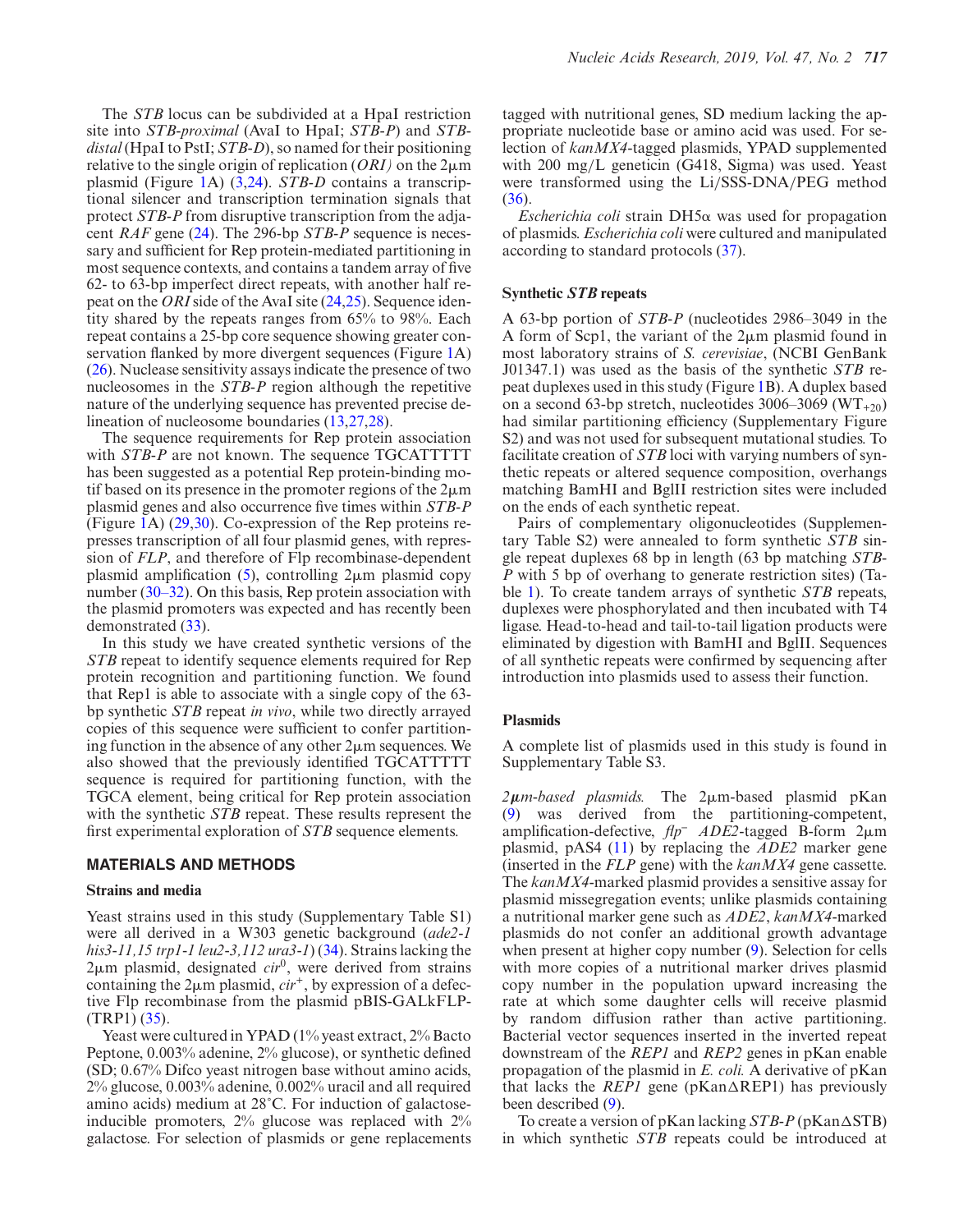<span id="page-2-0"></span>

3'-ACGTCGAGTCTAAGAAACAAACTTTTTAATCGCGAGAGCGCAACGTAAAAACAAGATGTTTTAcctaq-5'

**Figure 1.** Map of the 2 $\mu$ m plasmid and *STB* repeat sequences. (A) Organization of the A form of the 2 $\mu$ m plasmid is shown at top, with positions of plasmid genes (white arrows), inverted repeat (*IR*; gray boxes with arrows showing orientation), origin of replication (*ORI*; white box), *STB-proximal* (*STB-P*); striped box), and *STB-distal* (*STB-D*; white box) indicated. The *STB-P* sequence is aligned beneath to show the degree of similarity between the five-anda-half tandem *STB* repeats, with sequences flanking the repeats shown in lowercase. Asterisks indicate positions of identical residues in the alignment. AvaI and HpaI sites at the boundaries of *STB-P* are boxed. The 25-bp repeat core consensus sequence is underlined [\(26\)](#page-11-0). TGCATTTTT elements are shaded in grey. (**B**) The sequence of the wild-type synthetic repeat used in this study is shown. Residues matching the *STB* repeat closest to *STB-D*, on which the synthetic repeat is based, are shown in upper case, while residues added to create BglII and BamHI overhangs are shown in lowercase.

|  |  |  | Table 1. Sequence of synthetic STB duplexes |
|--|--|--|---------------------------------------------|
|--|--|--|---------------------------------------------|

| STB duplex        | Sequence of duplex $(5' \rightarrow 3')^a$                           |           |  |
|-------------------|----------------------------------------------------------------------|-----------|--|
|                   | TGCA                                                                 | TGCATTTTT |  |
| <b>WT</b>         | qatcTGCAGCTCAGATTCTTTGTTTGAAAAATTAGCGCTCTCGCGTTGCATTTTTGTTCTACAAAATq |           |  |
| <b>TGTA</b>       | qatcTGCAGCTCAGATTCTTTGTTTGAAAAATTAGCGCTCTCGCGTTGTATTTTTGTTCTACAAAATq |           |  |
| <b>TGAA</b>       | qatcTGCAGCTCAGATTCTTTGTTTGAAAAATTAGCGCTCTCGCGTTGAATTTTTGTTCTACAAAATq |           |  |
| CTAG <sub>m</sub> | gatcTGCAGCTCAGATTCTTTGTTTGAAAAATTAGCGCTCTCGCGTCTAGTTTTTGTTCTACAAAATq |           |  |
| $TCAG_i$          | qatctCAGGCTCAGATTCTTTGTTTGAAAAATTAGCGCTCTCGCGTTGCATTTTTGTTCTACAAAATq |           |  |
| CTAG <sub>2</sub> | qatcCTAGGCTCAGATTCTTTGTTTGAAAAATTAGCGCTCTCGCGTCTAGTTTTTGTTCTACAAAATq |           |  |
| <b>TAATT</b>      | gatcTGCAGCTCAGATTCTTTGTTTGAAAAATTAGCGCTCTCGCGTTGCATAATTGTTCTACAAAATq |           |  |
| $WT_{+20}$        | qatctGGTAAAATAGCGCTTTCGCGTTGCATTTCTGTTCTGTAAAAATGCAGCTCAGATTCTTTGTTq |           |  |

<sup>a</sup>The sequence of the origin-to-*STB-distal* orientation strand for each duplex is shown. Sequence added for restriction site overhangs is in lower case. Relevant sequence elements are shown above. Residues altered in duplexes are in bold.

the native locus, a BglII site in the *kanMX4* cassette was first removed by digestion of pKan with BglII and SalI, followed by incubation with Klenow fragment to fill in overhangs, and incubation with ligase to close the plasmid. The *STB-P* sequence was then deleted by digestion with HpaI and AvaI, and the plasmid closed with a linker containing a BglII site flanked by XhoI sites (5'-CCCTCGAGATCTCCTCGAGGG-3 ) (Figure [2A](#page-3-0)).

Synthetic *STB* repeats were inserted at the unique BglII site in pKan $\Delta$ STB to create the pKan-STB series of plasmids. Plasmids with inserts in the orientation of the native *STB-P* repeats were identified by restriction mapping and used to assay partitioning function.

To create a control plasmid with the native *STB-P* repeat array reinserted in  $pKan\Delta STB$  flanked by the XhoI linker sequences, the 0.3-kb HpaI/AvaI *STB-P* fragment

was made flush with Klenow and cloned at the EcoRV site of the vector pBluescript (Stratagene). An XhoI linker was introduced at the SmaI site in the vector to produce the plasmid pBS-STBX, from which *STB-P* could be excised as a 346-bp XhoI fragment. This XhoI fragment was ligated with XhoI-digested pKan-STB, creating pKan-STB-P, which has the 296-bp native *STB-P* sequence reintroduced in the original orientation and position, but separated from the native flanking sequences on the *ORI* and *STB-D* sides by 26 and 32 bp of linker sequence, respectively.

*Plasmids for one-hybrid assays.* To test for association of Rep proteins with synthetic *STB* sequences *in vivo*, the pSTB series of plasmids was generated (Supplementary Table S3), in which BglII/BamHI-digested *STB* repeat duplexes were cloned at a BglII site flanked by XhoI sites up-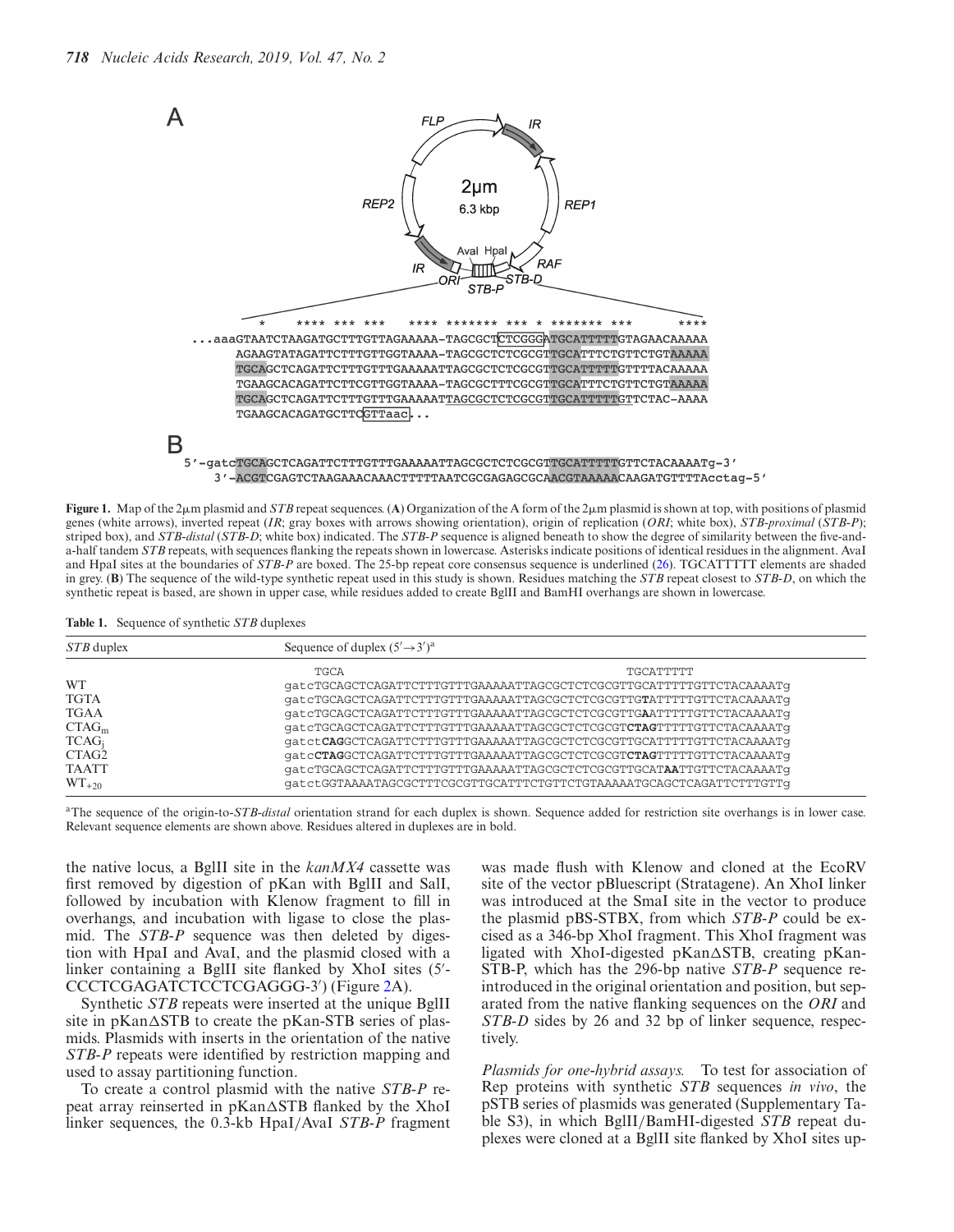<span id="page-3-0"></span>

**Figure 2.** Two or more directly arrayed copies of the synthetic *STB* repeat provide partitioning function. Maps of the parental plasmids, (**A**) *kanMX4* tagged 2 $\mu$ m-based pKan $\Delta$ STB and (**B**) *TRP1*-tagged *ARS*-only pCD1, are shown at left. The BglII site flanked by XhoI sites (X-Bg-X) at which synthetic repeats were inserted is indicated. pKan $\Delta$ STB has all 2  $\mu$ m sequences with the exception of *STB-P*, and these are depicted as in Figure [1;](#page-2-0) the disrupted *FLF* gene is not shown. For both plasmids, *E. coli* vector sequences (thick black line), yeast chromosomal DNA (thick grey line) and marker genes (grey arrows) are indicated, as is the chromosomal origin of replication (*ARS*) in the pCD1 plasmid. (A) Inheritance of the 2<sub>µ</sub>m-based (pKan) plasmids in a *cir*<sup>0</sup> yeast strain and (B) of the non-2 $\mu$ m-based (pCD1) plasmids in a *cir<sup>+</sup>* yeast strain was determined by plating assays. Results in (A) and (B) represent the average (± s.d.) from assaying six and four transformants for each plasmid, respectively. Asterisks indicate significant differences determined by a two-tailed *t*-test  $(*P < 0.01, **P < 0.005, **P < 0.0005).$ 

stream of a *lacZ* reporter gene in the *URA3*-tagged onehybrid vector pJL638 [\(38\)](#page-12-0). To generate a pSTB plasmid carrying native *STB-P* (pJL638-STB-P), the XhoI fragment from pBS-STBX was inserted in XhoI-digested pJL638.

*LEU2*-marked plasmids used for expressing Rep1 or Rep2 fused to the transcriptional activation domain of Gal4 (Gal $4_{AD}$ ; pGAD-REP1 and pGAD-REP2) [\(11\)](#page-11-0) and *TRP1*-marked plasmids used for expressing untagged Rep1 or Rep2 under the control of the galactose-inducible *GAL1* promoter (pGAL-TRP-REP1 and pGAL-TRP-REP2) have been previously described [\(9\)](#page-11-0).

*Non-2μm-based plasmids for assaying partitioning function.* To assess partitioning function conferred by synthetic *STB* repeats in a non- $2\mu$ m context, the pCD1 series of plasmids was generated (Figure 2B). pJL638-STB-P and pSTB one-hybrid reporter plasmids were digested with BamHI and ScaI, and the fragment containing the inserted *STB* sequence with the same non- $2\mu$ m flanking sequence for each was introduced into BamHI/NruI-digested YRp7, an *ARS*-only plasmid that consists of a 1.45-kb yeast genomic EcoRI fragment encoding *TRP1* and the adjacent origin of replication cloned at the EcoRI site of *E. coli* vector pBR322 [\(39\)](#page-12-0).

#### **One-hybrid assays**

One-hybrid reporter plasmids (pJL638 and the pSTB series) were linearized by digestion with StuI and used to transform a *ura3-1 cir*<sup>0</sup> yeast strain (MD83/1c) to uracil prototrophy, generating a series of yeast strains with no *STB* sequences, or with synthetic *STB* repeats integrated in the genome at the *URA3* locus upstream of a *lacZ* reporter gene (Supplemental Table S1).

For one-hybrid assays, *cir*<sup>0</sup> strains with integrated reporter genes were co-transformed to leucine and tryptophan prototrophy with pGAD-REP1 and either pGAL-TRP (empty vector) or pGAL-TRP-REP2, or co-transformed with pGAD-REP2 and either pGAL-TRP or pGAL-TRP-REP1. Transformed yeast were cultured until early stationary phase in liquid SD medium lacking tryptophan and leucine (SD-trp-leu) to maintain both plasmids, with galactose as the carbon source to induce expression of the untagged Rep protein (Rep2 for  $Gal4_{AD}$ -Rep1 assays and Rep1 for  $Gal4_{AD}$ -Rep2 assays). Activation of the reporter gene, taken as a measure of association of the Gal4AD-fusion protein with the inserted *STB* sequence, was determined by measuring  $\beta$ -galactosidase ( $\beta$ -gal) activity using a permeabilized-cell assay [\(40\)](#page-12-0).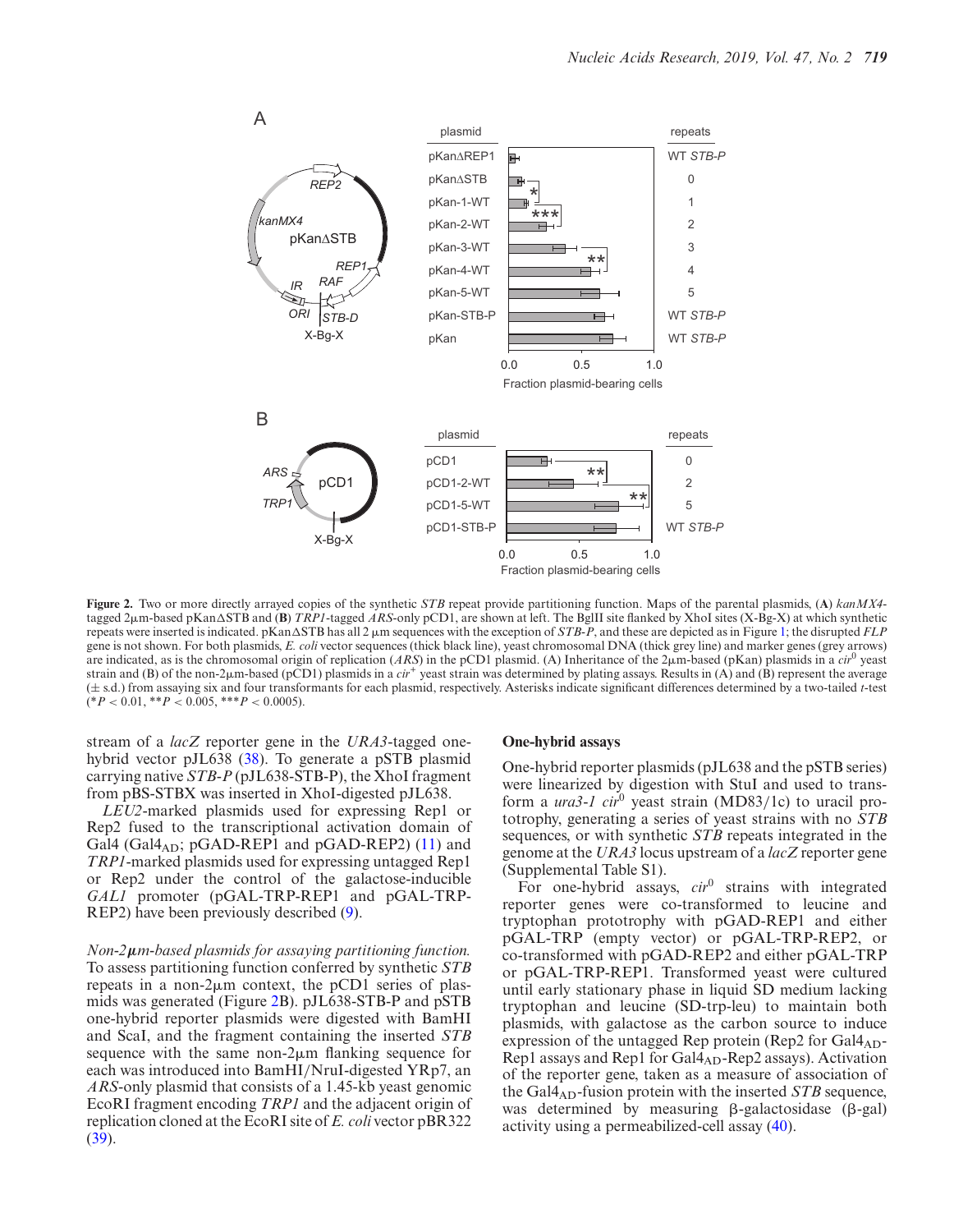#### **Plasmid inheritance assay**

Plasmid inheritance, as a measure of partitioning function, was monitored by determining the fraction of plasmidbearing cells as previously described [\(9\)](#page-11-0). Inheritance of 2-m-based pKan plasmids was assayed in *cir*<sup>0</sup> yeast  $(AG8/5)$ . Inheritance of the non-2 $\mu$ m-based pCD1 plasmids was assayed in *cir<sup>+</sup>* yeast (JP48/2b), where the presence of the native  $2\mu m$  plasmid provides the Rep proteins *in trans*.

To determine the fraction of plasmid-bearing cells, transformed yeast were cultured for 16 to 24 h (6–8 generations) in selective medium (YPAD+G418 for pKan plasmid transformants or SD-trp for pCD1 transformants). Appropriate dilutions of each culture were plated on solid medium and the fraction of cells containing the pKan or pCD1 plasmid was determined by calculating the ratio of colonies formed on selective (YPAD+G418 or SD-trp) versus non-selective (YPAD or SD) medium.

## **Chromatin immunoprecipitation (ChIP)**

One-hybrid reporter plasmids containing synthetic *STB* repeats were integrated at the *URA3* locus in the genome of a *ura3-1 cir+* yeast strain (JP48/2b) as described for one-hybrid assay strains to create yeast strains for ChIP analysis (Supplementary Table S1). Yeast strains were cultured in YPAD to a density of  $\sim$ 1.5 × 10<sup>7</sup> cells/ml. Cells were formaldehyde-fixed and ChIP was performed as previously described [\(9\)](#page-11-0) using rabbit polyclonal antibodies specific for Rep1 or Rep2 [\(11\)](#page-11-0) or LexA (Pierce) and Protein A Sepharose CL-4B (GE Healthcare). Enrichment of DNA loci of interest in immunoprecipitates was evaluated by semi-quantitative polymerase chain reaction (PCR) using Platinum Taq (Invitrogen) as recommended by the supplier. Primers used are listed in Supplementary Table S4. DNA templates were diluted to give products within the linear range of 30 cycles of PCR. PCR products were separated by agarose gel electrophoresis, stained with ethidium bromide, imaged on a VersaDoc 4000 MP with Quantity One software and quantified with ImageLab software (BioRad). Yield of PCR products from immunoprecipitated DNA was compared to that from input DNA to give locus immunoprecipitation as a percentage of input DNA.

## **RESULTS**

# **Two copies of a synthetic** *STB* **repeat are sufficient to confer 2**-**m plasmid partitioning function**

The *STB-P* locus of the  $2\mu$ m plasmid variant found in most laboratory strains of *Saccharomyces cerevisiae* (Scp1) consists of five tandemly-arrayed repeats (Figure [1A](#page-2-0)); however, deletion studies and the sequences of other  $2\mu m$  plasmid variants suggest that three or fewer *STB* repeats are sufficient to confer Rep protein-dependent partitioning function [\(41–43\)](#page-12-0). To determine whether differences in repeat number required might reflect sequence variation between repeats, we generated a synthetic *STB* repeat based on a single 63 bp portion of the *STB-P* sequence (Figure [1B](#page-2-0)), and used it to build arrays of one to five *STB* repeats. The sequence was chosen based on containing the perfect match to a core

consensus present in all five Scp1 repeats [\(26\)](#page-11-0). These repeat arrays differed from the native *STB-P* in two respects: first, all repeats within the synthetic array were identical, and second, the linker sequence (GGATC) added between the repeats to facilitate ligation resulted in arrays in which sequences were spread 5 bp farther apart than in the native *STB-P*.

The synthetic *STB* arrays were introduced into a  $k$ anMX4-tagged 2 $\mu$ m-based plasmid from which the native *STB-P* sequence had been removed and replaced with a 21 bp linker sequence ( $p$ Kan $\Delta$ STB) (Figure [2A](#page-3-0)). This generated a series of plasmids with one to five copies of the synthetic *STB* repeat directly arrayed in the position and orientation of the native *STB-P* (pKan-1-WT through pKan-5-WT). As a control for potential disruptive effect from the linkers, the native *STB-P* sequence, with approximately 30 bp of flanking sequence on either end, was also inserted at the linker sequence in pKan-STB (pKan-STB-P). A pKanbased plasmid with an unperturbed *STB-P* locus but lacking the *REP1* coding region ( $p$ Kan $\triangle$ REP1) was used to establish the defect expected for a plasmid that lacks all Rep protein-dependent partitioning, in this case, due to lack of Rep1 protein expression. Inheritance of a pKan plasmid with an unmodified *STB* locus (pKan), which we have previously shown to be efficiently partitioned in  $\dot{c}$  yeast [\(9\)](#page-11-0), was included for comparison.

Plasmids were introduced into a strain lacking native  $2\mu$ m plasmid (*cir*<sup>0</sup>), and the fraction of cells containing plasmid determined using a plating assay. The inheritance of the 2 $\mu$ m-based plasmid in which the native *STB-P* had been removed and re-inserted (pKan-STB-P) did not differ significantly from the pKan plasmid where the native *STB-P locus* had not been disrupted  $(P = 0.24)$  (Figure [2A](#page-3-0)). Thus the linker sequences used to facilitate the insertion of synthetic and native *STB-P* sequences were not detrimental to *STB* partitioning efficiency.

The fraction of cells holding the plasmid lacking the native  $STB$ -P array (pKan $\triangle$ STB) was slightly higher than observed for the plasmid with an intact *STB* locus but lacking the *REP1* coding region ( $p$ Kan $\triangle$ REP1) ( $P$  < 0.05) suggesting that 2 $\mu$ m plasmid sequences other than those in *STB-P* were providing some limited Rep protein-dependent partitioning function. However, the fraction of cells that were able to form colonies on selective medium was very low for both plasmids, indicating that, as expected, neither was being efficiently partitioned.

Plasmids carrying only a single copy of the synthetic *STB* repeat (pKan-1-WT) showed a slight improvement in inheritance over the plasmid lacking  $STB$ -P (pKan $\triangle$ STB) (0.12) vs. 0.08 for fraction of plasmid-bearing cells, *P* < 0.01) suggesting one repeat might be conferring some limited partitioning function. With the introduction of each additional synthetic repeat up to five copies (pKan-2-WT through pKan-5-WT), further increases in the fraction of cells containing plasmid were observed with the most striking improvement being when repeat number was increased from one (pKan-1-WT) to two copies (pKan-2-WT) (0.12 versus 0.26 for fraction of plasmid-bearing cells,  $P < 0.0005$ ). Above five repeats, this trend of improvement did not appear to continue, as a plasmid containing eight synthetic *STB* repeats had similar inheritance to that of a plasmid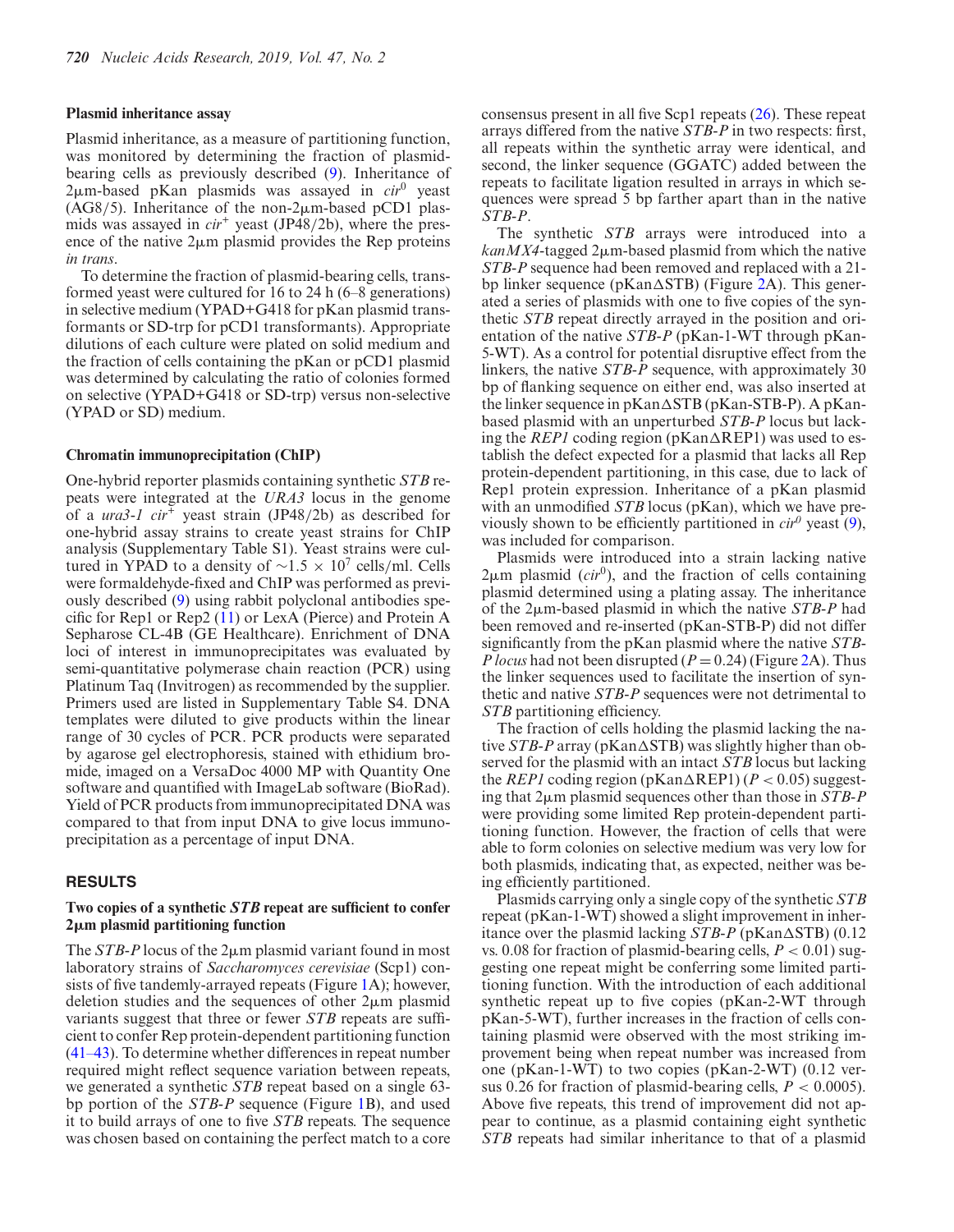containing five repeats  $(P = 0.49)$  (Supplementary Figure S1). These observations suggest that increased repeat copy number improves partitioning function, but that this improvement may plateau above five repeats.

Inheritance of the plasmid with the array of five synthetic *STB* repeats, (pKan-5-WT) did not differ significantly from the two plasmids with native STB-P repeat arrays, pKan (*P*  $= 0.21$ ) and pKan-STB-P ( $P = 0.42$ ) (Figure [2A](#page-3-0)). These results imply that the synthetic *STB* repeats are functionally equivalent to the native repeats in this context, and that arrays of synthetic *STB* repeats are therefore valid tools for testing the effects of *STB* repeat number and sequence composition on function. This result also suggests that slight alterations in the spacing of the repeats do not significantly impact function, and that the 63-bp region of *STB-P* used as the basis for the synthetic repeat contains all sequence elements required for partitioning.

A second 63-bp synthetic *STB* repeat, with a starting position shifted 20 nt toward the *ORI* relative to the original synthetic *STB* repeat (Table [1\)](#page-2-0), was also tested. Two copies of the shifted repeat were seen to provide a similar degree of plasmid inheritance to the two synthetic *STB* repeats shown here  $(P = 0.61)$  (Supplementary Figure S2); therefore, the partitioning function conferred by two synthetic repeats was not unique to the original repeat frame chosen.

# **Synthetic** *STB* **sequences confer partitioning in the absence of any other 2**-**m plasmid sequences**

To determine whether the non- $STB$ -P  $2\mu$ m sequences responsible for the slight improvement in plasmid partitioning function observed for pKan∆STB over pKan∆REP1 (Figure [2A](#page-3-0)) were required for the function of synthetic *STB* sequences, synthetic and native *STB* sequences were placed on a *TRP1*-tagged *ARS*-only plasmid (pCD1) containing no other  $2\mu$ m sequences (Figure [2B](#page-3-0)). The partitioning function of this pCD1-based series of plasmids was assessed in a strain containing native  $2\mu$ m plasmid  $(cir^+)$ , which supplied the Rep1 and Rep2 proteins *in trans*. The inheritance of a pCD1 plasmid carrying two synthetic *STB* repeats was significantly improved over that of a pCD1 plasmid carrying no repeats (Figure [2B](#page-3-0)). This observation demonstrates that two copies of the synthetic *STB* repeat can mediate plasmid partitioning in the absence of other  $2\mu$ m plasmid sequences.

No significant difference in inheritance was observed between pCD1 plasmids carrying five arrayed copies of the synthetic *STB* repeat or native *STB-P* (*P* = 0.30), with both plasmids giving similar fractions of plasmid-bearing cells (Figure [2B](#page-3-0)). The efficient inheritance of both supports prior observations that the *STB-P* repeats are sufficient for Rep-mediated partitioning with *STB-D* serving an ancillary role [\(24\)](#page-11-0) and demonstrates that our synthetic *STB* sequences are no more reliant on a  $2\mu$ m sequence context for function than is the native *STB-P* sequence. Therefore, despite potential small contributions from non-*STB-P* 2 $\mu$ m sequences, the remainder of the plasmid inheritance assays in this study were conducted using pKan-based plasmids, to avoid the need for native  $2\mu$ m or a second plasmid to supply the Rep proteins, and to eliminate the selective advantage associated with plasmid-borne nutritional markers that can mask differences in plasmid partitioning efficiency.

# **Sequence elements within the** *STB* **repeat required for partitioning function**

Having established that two copies of the synthetic *STB* repeat were sufficient to confer partitioning function, we wanted to assess the significance of a TGCATTTTT motif, identified bioinformatically in two previous studies as a putative Rep protein binding motif [\(29,30\)](#page-11-0). The TG-CATTTTT sequence occurs in the middle of three of the five native *STB* repeats, and also in the inverse orientation at two of the junctions between native repeats (Figure [1A](#page-2-0)). The 63-bp region of *STB-P* used as the basis for our synthetic *STB* repeat contains one of the middle TGCATTTTT sequences and the TGCA component from the junction sequence (Figure [1B](#page-2-0)).

To determine whether the middle TGCATTTTT or junction TGCA was required for the partitioning function of our synthetic  $STB$  repeat, a series of  $2\mu$ m-based plasmids was created. Each of these contained two directly arrayed copies of the synthetic *STB* repeat, in which either a portion of the TGCATTTTT sequence or the TGCA sequence was mutated in both copies of the repeat. The abilities of these plasmids to be partitioned were then assessed using an inheritance assay.

A single base change in the TGCA portion of the middle TGCATTTTT to TGTA (pKan-2-TGTA) had no effect on plasmid inheritance, while a change to TGAA (pKan-2- TGAA) led to a decrease in the fraction of plasmid-bearing cells (Figure [3\)](#page-6-0). Scrambling of the nucleotides in this TGCA sequence to CTAG (pKan-2-CTAGm) led to a greater decrease in plasmid inheritance, indicating the importance of the TGCA element in the middle of the *STB* repeat for partitioning function, and demonstrating that a pyrimidine but not a purine substitution is tolerated at the third position of this sequence.

To investigate whether the TGCA sequence found at the junction of the *STB* repeats might also contribute to partitioning function, the effect of scrambling this element to TCAG (pKan-2-TCAGj) was assessed. The TCAGj mutation led to a decrease in the fraction of plasmid-bearing cells similar to that observed when the middle TGCA was scrambled. Scrambling both the middle and junction TGCA sequences simultaneously (pKan-2-CTAG2) led to decrease in the fraction of plasmid-bearing cells greater than that resulting from mutation of either TGCA sequence alone, implying that the middle and junction TGCA provide nonredundant contributions to *STB* partitioning function. The fraction of plasmid-bearing cells when both TGCA sequences were scrambled (pKan-2-CTAG2) was lower than that observed when no native or synthetic *STB-P* sequences were present (pKan $\Delta$ STB) ( $P < 0.005$ ), and similar to that observed when the *REP1* gene was deleted ( $pKan\Delta$ REP1) (*P* = 0.89), suggesting that replacement of native *STB-P* with sequences lacking any TGCA motifs may eliminate the Rep protein-dependent partitioning function conferred by non-*STB-P* 2μm plasmid sequences.

The importance of the T-tract in the middle TG-CATTTTT sequence was also investigated. Replacement of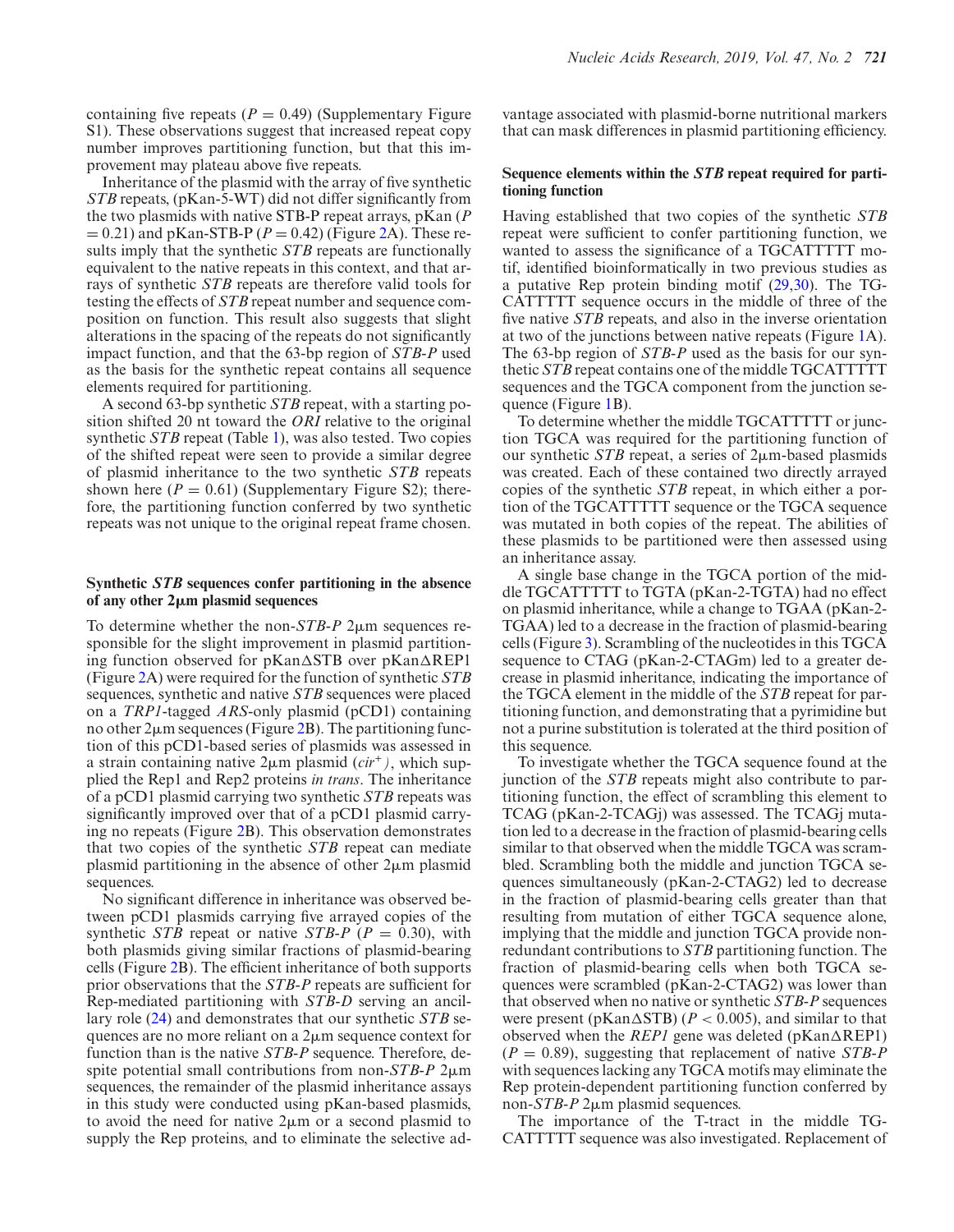<span id="page-6-0"></span>

**Figure 3.** Mutations in TGCA sequences and a TGCA-adjacent T-tract impair partitioning function provided by two directly arrayed copies of the synthetic *STB* repeat. A *cir*<sup>0</sup> yeast strain was transformed with the indicated pKan plasmid. Transformants were assayed for partitioning function as described in the legend of Figure [2.](#page-3-0) Results represent the average  $(\pm s.d.)$  from assaying four independent transformants for each plasmid. Asterisks indicate significant differences compared to wild-type synthetic repeats determined by a two-tailed *t*-test (\**P* < 0.005, \*\**P* < 0.0005). Sequence elements targeted for analysis are shaded in gray, and mutated elements are boxed, with altered residues in bold. Full sequences of WT and mutant synthetic *STB* repeats are given in Table [1.](#page-2-0)

the third and fourth thymines in the tract with adenines (pKan-2-TTAAT) led to a decrease in the fraction of plasmid-bearing cells (Figure 3), although this decrease was not as great as that observed when either of the TGCA sequences were scrambled. This finding demonstrates that the T-tract of the middle TGCATTTTT also contributes to efficient plasmid partitioning.

## **Mutation of TGCA sequence impairs association of Rep proteins with one and two tandemly-arrayed** *STB* **repeats**

Having established the importance of the TGCATTTTT element for partitioning function, we wanted to determine whether this motif was required for Rep protein association. We have previously shown that Rep protein associations with *STB-P* detected using a one-hybrid assay reflect the association of native Rep proteins with *STB-P* as detected by chromatin immunoprecipitation (ChIP) [\(9\)](#page-11-0).

To assay the Rep proteins for interaction with the synthetic *STB r*epeats each was expressed fused to the Gal4 transcriptional activation domain (Gal $4_{AD}$ ) in a *cir*<sup>0</sup> strain where either no, one, or two copies of wild-type (WT) or mutant synthetic *STB* repeats had been inserted upstream of a chromosomally-integrated *lacZ* reporter gene. Expression of Gal4<sub>AD</sub>-Rep1 in the absence of Rep2 activated the reporter in strains with one or two copies of the WT synthetic repeat (Figure [4A](#page-7-0)). This activation was significantly above the level observed when Gal4<sub>AD</sub> alone was expressed (Supplementary Figure S3) or when no *STB* sequence was present (Figure [4A](#page-7-0)), demonstrating that a single copy of the WT *STB* repeat is sufficient for Rep1 protein association and that Rep1 does not require Rep2 for this interaction. Gal4<sub>AD</sub>-Rep2 expression in the absence of Rep1 failed to activate the reporters (Figure [4A](#page-7-0)), consistent with previous reports that the presence of Rep1 is required for robust association of native Rep2 with the  $2 \mu m$  *STB* locus and for Gal4AD-Rep2 association with the native *STB-P* sequence to be detected in a one-hybrid assay [\(9\)](#page-11-0).

When the  $Gal4_{AD}$ -Rep fusions were assayed for interaction with the synthetic *STB* repeats in cells where the partner Rep protein was co-expressed from a galactoseinducible promoter on a second plasmid both  $Gal4_{AD}$ -Rep1 and  $Gal4_{AD}$ -Rep2 activated reporters downstream of one or two copies of the WT repeat significantly above the level observed when no *STB* sequence was present (Figure [4B](#page-7-0)). Activation of the reporters by  $Gal4_{AD}$ -Rep1 was increased above the level observed in the absence of Rep2 which could reflect a higher steady-state level for the Rep1 fusion protein; Rep1 protein levels are lower in the absence of Rep2 [\(9\)](#page-11-0). The results show that both Rep proteins can associate with a single copy of the 63-bp *STB-P* sequence, despite one repeat not being adequate for efficient partitioning when inserted in place of the native *STB-P* on the pKan plasmid (Figure [2\)](#page-3-0). Reporter activity increased approximately two-fold for both Gal $4_{AD}$ -Rep1 and Gal $4_{AD}$ -Rep2 when two copies of the repeat were present upstream of the reporter rather than one, consistent with the number of Rep protein association sites being doubled.

To determine whether mutations in the TGCATTTTT sequence that led to loss of partitioning function altered Rep1 or Rep2 association, mutant *STB* repeats were assessed using the one-hybrid assay. For a single copy of the synthetic *STB* repeat, association of Gal4<sub>AD</sub>-Rep1 was impaired by mutation of the middle TGCA (TGAA and CTAGm) and almost completely abolished when the junction TGCA was scrambled, either alone (TCAGj), or in conjunction with the middle TGCA (CTAG2) in both the absence (Figure [4A](#page-7-0)) and presence of Rep2 (Figure [4B](#page-7-0)). The results suggest that the junction TGCA sequence is required for Rep1 protein association with a single copy of the *STB-P* sequence and that the middle TGCA sequence can contribute to this association, but is not sufficient to mediate association of Rep1 when the junction TGCA sequence is scrambled.

In contrast to  $Gal4_{AD}$ -Rep1 association,  $Gal4_{AD}$ -Rep2 association with a single copy of the synthetic *STB* re-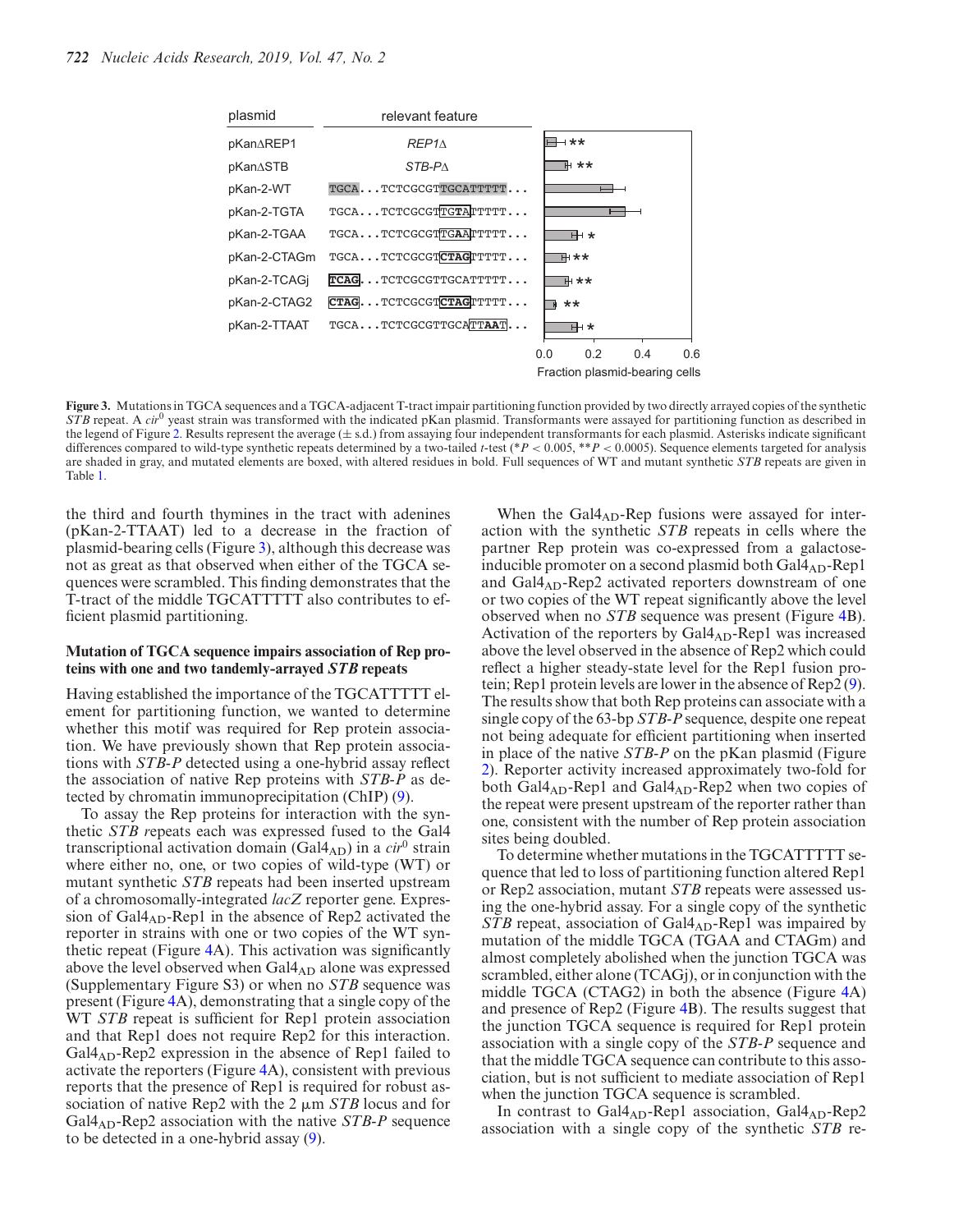<span id="page-7-0"></span>

**Figure 4.** One-hybrid assay for *in vivo* association of Rep1 and Rep2 with synthetic *STB* repeats. Yeast strains lacking native  $2\mu$ m (*cir*<sup>0</sup>) and with no, one or two copies of WT or mutant synthetic *STB* repeats integrated in the chromosome upstream of a *lacZ* reporter gene were co-transformed with two plasmids, one expressing either Rep1 or Rep2 as Gal4AD-fusion proteins (AD-Rep1 or AD-Rep2) and the second (**A**) an empty vector, or (**B**) a plasmid expressing the respective partner Rep protein untagged. Co-transformants were assayed for activity of the *lacZ* gene product, ß-gal, which indicates association of the Gal4<sub>AD</sub>-Rep fusion protein with the synthetic *STB* repeat of interest. Results represent the average  $(\pm s.d.)$  from assaying four independent cotransformants for each strain. Asterisks indicate significant differences compared to wild-type synthetic repeats determined by a two-tailed *t*-test (\**P* < 0.005, \*\**P* < 0.0005). Sequence elements targeted for analysis are shaded in gray, and mutated elements are boxed, with altered residues in bold. Full sequences of WT and mutant synthetic *STB* repeats are given in Table [1.](#page-2-0)

peat was equally impaired when either the middle TGCA was mutated to TGAA, or the middle or junction TGCA sequences were scrambled, although as for  $Gal4_{AD}$ -Rep1, all association was lost when both TGCA elements were scrambled. These results suggest that Rep2 may have more stringent sequence requirements than Rep1 for association with a single *STB* repeat.

Upon expression of  $Gal4_{AD}$ -Rep1 in strains with two directly arrayed copies of the synthetic *STB* repeat upstream of the reporter, reporter activity was not significantly decreased when the middle TGCA sequence in both repeats was mutated, irrespective of the presence or absence of Rep2, or when the junction TGCA was scrambled, provided Rep2 was present. Association was significantly impaired when these elements were scrambled simultaneously

(CTAG2) (Figure 4A and B). These results suggest that the presence of two repeats may allow Rep1 to associate with DNA in a cooperative manner that bypasses the requirement for two intact TGCA sequences in each repeat. The Rep2-dependent improvement in Rep1 association when the junction TGCA elements were mutated in both copies might suggest a direct role for Rep2 in promoting Rep1 association with the middle element or could be a consequence of increased Rep1 fusion protein levels in the presence of Rep2.

Upon  $Gal4_{AD}$ -Rep2 expression in strains with two copies of the synthetic *STB* repeat, reporter activity was reduced when the repeats had mutations in either the middle or junction TGCA sequence, but not to the extent observed when no *STB* sequences were present, suggesting that, un-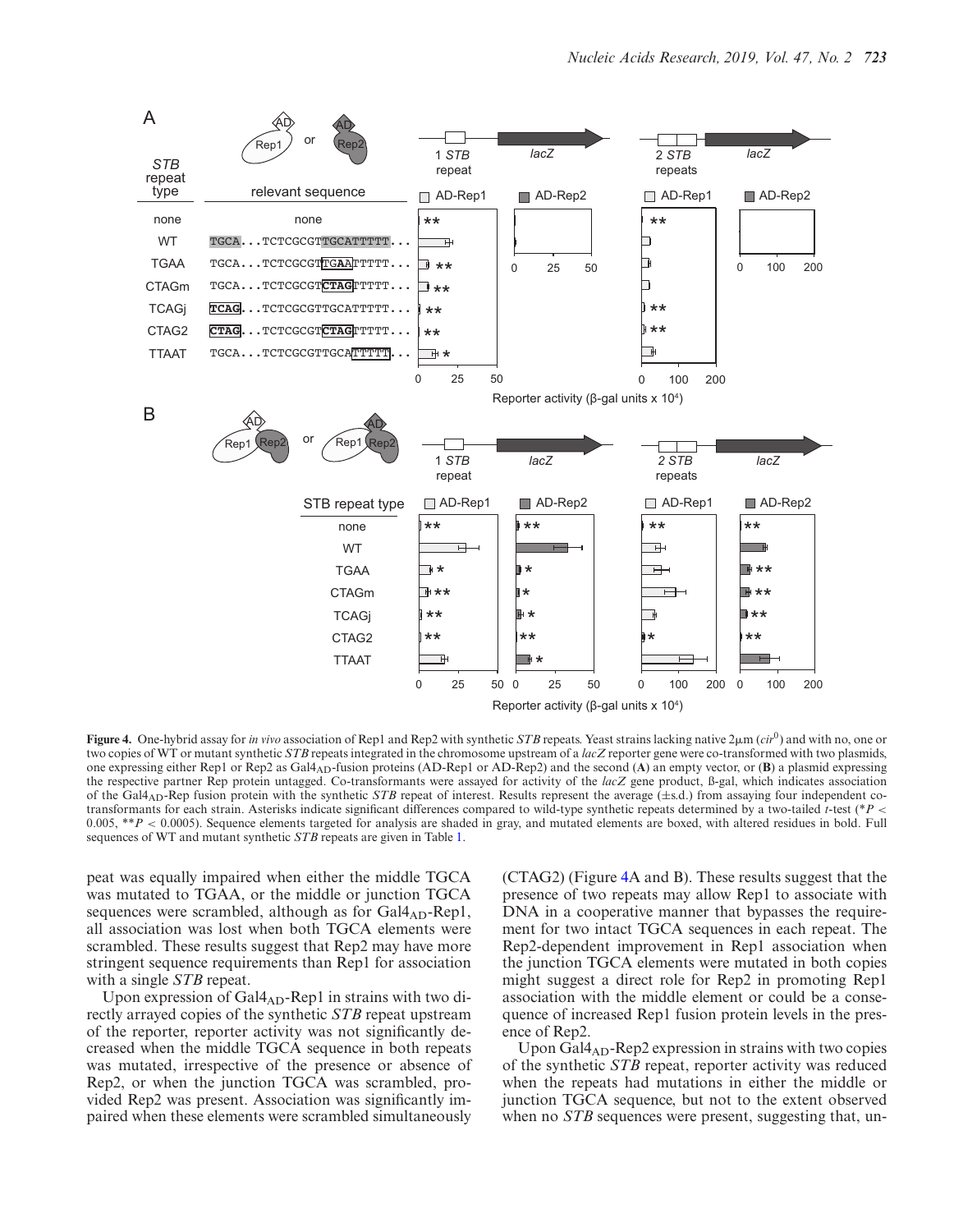like a single copy of these mutant *STB* repeats, two copies allowed some Rep2 association. However, when both the core and junction TGCA motifs were scrambled simultaneously,  $Gal4_{AD}$ -Rep2 failed to activate reporter gene expression above the level observed when no *STB* repeats were present. These results suggest that both the middle and junction TGCA motifs contribute similarly to Rep2 association with *STB*, and that Rep2 requires a minimum of two intact TGCA motifs for association with *STB* to be detected in this assay system. These results are consistent with those obtained with a single copy of the *STB* repeat, implying that sequence requirements for Rep2 association with *STB* are stricter than those of Rep1.

Mutation of the T-tract in the TGCATTTTT motif to TTAAT did not significantly reduce  $Gal4_{AD}$ -Rep1 or  $Gal4<sub>AD</sub>$ -Rep2 association with two copies of the repeat in the presence of their partner proteins although association of  $Gal4_{AD}$ -Rep2 with a single copy was reduced (Figure [4B](#page-7-0)) as was that of  $Gal4_{AD}$ -Rep1 with the solo repeat in the absence of Rep2 (Figure [4A](#page-7-0)). The improved association with two mutant copies relative to one could be due to cooperative interactions between Rep proteins bound at adjacent repeats. As substantial improvements in plasmid inheritance were only conferred by synthetic *STB* repeats in arrays of two or more, this result suggests that the partitioning defect associated with the TTAAT mutation, unlike those associated with mutations of the TGCA sequences, must be due to some effect other than loss of Rep protein association with these repeats. The T-tract may be required to allow the appropriate configuration of the Rep proteins, such as higher-order interactions that are not measured in this assay. The slight but consistent increase in activation of the reporter gene when Gal4<sub>AD</sub>-Rep1 and Gal4<sub>AD</sub>-Rep2 were expressed in strains with two copies of the TTAAT mutant repeat could indicate that Rep proteins associate with *STB* more stably or more abundantly when the T-tract is mutated.

## **Scrambling of both TGCA elements impairs association of native Rep proteins with two tandemly-arrayed** *STB* **repeats**

To determine whether native Rep proteins expressed at endogenous levels would associate with the synthetic *STB* repeats in a manner similar to that observed for the  $Gal4_{AD}$ -Rep fusion proteins in the one-hybrid assay, tandem arrays of two copies of the synthetic repeat, 2-WT or 2-CTAG2, were integrated in the genome of a *cir*<sup>+</sup> yeast strain where the native Rep proteins would be expressed from the resident  $2\mu$ m plasmid. Association of the Rep proteins with the repeat-containing loci was assessed by ChIP (Figure 5). The WT *STB* repeats were immunoprecipitated significantly more efficiently than the mutant repeats with antibodies specific for Rep1 and Rep2, supporting the onehybrid assay results indicating that the Rep proteins associate with the synthetic *STB* repeats and that scrambling of the TGCA elements in the repeats negatively impacts this association.

## **DISCUSSION**

Equal partitioning of the yeast  $2\mu m$  plasmid during host cell division is dependent on the association of the plasmid-



**Figure 5.** Native Rep protein association with two directly-arrayed copies of the synthetic *STB* repeat is impaired when the TGCA elements are scrambled. Chromatin was immunoprecipitated from yeast strains containing native  $2\mu$ m ( $cir$ <sup>+</sup>) and with an array of two WT or two CTAG2mutant synthetic *STB* repeats integrated in the genome. Antibodies specific for native Rep1 or Rep2 and, as a negative control, anti-LexA were used. The precipitated DNA was analyzed by semi-quantitative PCR with primers that would amplify the region containing the integrated repeats and, as a negative control, a chromosomal locus (*PGK1*). Inverse images of ethidium bromide-stained agarose gels of PCR products obtained from serial 1:10 dilutions of each template from a representative assay are shown (top). Template DNA amplified in 'input' PCR reactions is 2.5% of that amplified in 'ChIP' PCR reactions. The bar graph (below) indicates ChIP efficiency as the percent of input DNA immunoprecipitated; results are average  $(\pm s.d.)$  from four assays. Asterisks indicate significant differences as determined by a two-tailed *t*-test ( $*P < 0.0005$ ).

encoded Rep1 and Rep2 proteins with a region of repeated sequence at the plasmid *STB* locus (*STB-P*). In this study, we created synthetic versions of the *STB* repeats and used these to identify DNA sequence elements required for association of Rep1 and Rep2 and for plasmid inheritance. We showed that a pair of directly repeated copies of a single 63 bp stretch of *STB-P* is sufficient to confer partitioning function in the absence of any other  $2\mu$ m plasmid sequences, and that mutation of either of two TGCA sequences or of a TGCA-adjacent T-tract impairs partitioning. We also found that mutation of either TGCA sequence, but not of the T-tract, decreased Rep2 protein association with a pair of direct *STB* repeats while scrambling of both TGCA elements significantly diminished recruitment of both Rep1 and Rep2 to the repeats. Overall, these findings improve our understanding of the interaction between Rep proteins and *STB-P* DNA, and provide insight into the DNA sequence requirements for formation of a functional *STB-P* partitioning complex.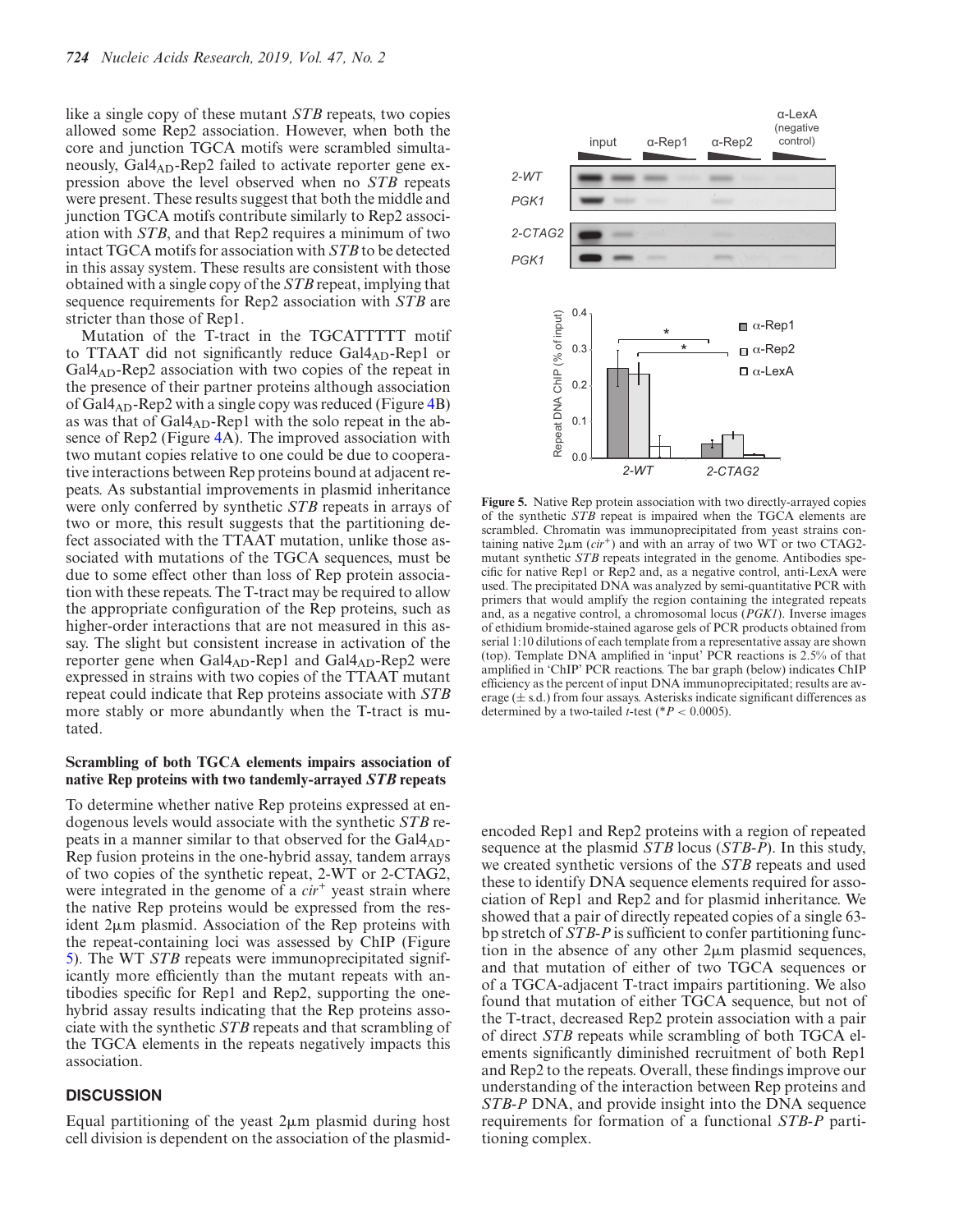Previous deletion analyses and surveys of natural  $2\mu$ m plasmid variants have provided clear evidence that fewer than five tandemly-arrayed native *STB* repeats are sufficient for plasmid partitioning [\(42,44\)](#page-12-0). Our analysis showed that even a single *STB* repeat could confer a slight improvement in plasmid inheritance, while an array of two repeats was markedly more efficient. The length provided by two repeats (131-bp) would be sufficient to fully accommodate a nucleosome containing the centromere-specific histone H3 variant Cse4  $(45)$ . Cse4 recruitment to the native  $2\mu$ m *STB* repeat array is dependent on the Rep proteins and is a prerequisite for RSC2-mediated remodeling of the *STB* chromatin into a partitioning-competent form [\(16,28\)](#page-11-0). Two synthetic *STB* repeats might allow a nucleosomal configuration that facilitates replacement of the regular histone H3 with Cse4. A further increase in inheritance efficiency was observed when synthetic *STB* repeat number was increased from three to four (Figure [2A](#page-3-0)). This might indicate an additional benefit from the array accommodating two nucleosomes, the number that nuclease-sensitivity assays suggest occupy the fiverepeat native *STB* array [\(13,27\)](#page-11-0). Notably, adding repeats above this number did not confer any further improvement.

Further support for the importance of nucleosomal organization at *STB* is the high rate of  $2\mu$ m plasmid missegregation when yeast lack a functional version of RSC2 [\(13\)](#page-11-0), one of the two RSC chromatin remodelers found in yeast [\(46\)](#page-12-0). RSC complexes use the energy from ATP hydrolysis to actively move or destabilize nucleosomes [\(47,48\)](#page-12-0) (for review see [\(49\)](#page-12-0)), and have been implicated as key determinants of chromatin structure at gene promoters, maintaining nucleosome arrangements that can restrict or facilitate access of trans-acting factors to DNA binding sites [\(49–52\)](#page-12-0). Appropriate positioning of *STB* repeat sequence elements within an RSC2 complex-positioned nucleosomal context may contribute to their recognition by the Rep proteins and host factors.

Two copies of the repeat tested here were able to supply partitioning function even in absence of other  $2\mu$ m flanking sequences (Figure [2B](#page-3-0)). Three or more repeats are found at the *STB* loci of most  $2\mu$ m plasmid variants although some have two [\(41–43\)](#page-12-0). Fewer repeats may be required if flanking regions, in addition to encoding silencing and termination signals that protect the *STB* locus from transcriptional interference [\(24\)](#page-11-0), contain sequence elements that contribute to appropriate nucleosomal organization of the repeats or to Rep protein or host factor association.

Sequence variation between repeats in native *STB* arrays may also determine the number needed for formation of a functional partitioning complex.  $2\mu$ m plasmid variants may require three or more repeats in their *STB* arrays to supply the level of partitioning proficiency needed for maintenance in the natural context. The synthetic *STB* repeat used in this study was based on the most origin-distal repeat of the Scp1-variant 2μm plasmid *STB* locus (Figure [1\)](#page-2-0). Previous deletion analysis of the Scp1 *STB* array showed that removal of all but the two origin-proximal repeats led to loss of partitioning function and failure to recruit Cse4, while retaining the three origin-proximal repeats did not, suggesting a minimum of three repeats was required for *STB* function [\(25,28\)](#page-11-0). However, the most origin-proximal repeat in Scp1 is the most divergent of the repeats in the array (Figure [1A](#page-2-0)) and may function less efficiently than the other repeats. Testing synthetic repeats based on the sequence of other *STB* repeats will allow this possibility to be assessed.

The notable improvement in plasmid inheritance observed for two copies relative to a single *STB* repeat could also reflect the impact of interactions between the Rep proteins and their self-associations [\(53–55\)](#page-12-0) that would allow them to participate in higher-order interactions upon recruitment to repeated recognition sites in adjacent repeats at the *STB* locus. A single copy of the *STB* repeat, while sufficient for recognition by the Rep proteins, may not be enough to nucleate the formation of stable higher-order protein complexes due to insufficient repetition of the Rep protein recognition sites.

The partitioning loci of many bacterial and viral plasmids, like *STB-P*, are characterized by multiple repeats of their partitioning protein binding sites, which suggests that higher-order associations may be a common strategy for establishing a partitioning locus. The partitioning system of the plasmid prophage of P1 bacteriophage, like that of the 2µm plasmid, consists of two partitioning proteins, ParA and ParB, that associate with a plasmid locus, called *parS*. The *parS* site contains two motifs, called BoxA and BoxB, and two copies of each motif nucleate association of multiple ParB proteins and confer partitioning function to P1 (reviewed in [\(56\)](#page-12-0)). Similarly, the partitioning proteins of several viral episomes, including EBNA1 of Epstein-Barr virus, LANA1 of Kaposi's sarcoma-associated herpesvirus, and E1 and E2 of bovine papilloma virus, also recognize repeated sequences, which allow them to associate cooperatively with their partitioning loci (reviewed in [\(21\)](#page-11-0)).

#### **Rep protein association with TGYA motif**

The sequence TGCATTTTT was originally identified bioinformatically as a potential Rep protein binding motif [\(29,30\)](#page-11-0). Our results, which are the first experimental test of this hypothesis, suggest that the TGCA portion of this sequence is more critical than the T-tract for Rep protein association with the *STB* repeats (Figure [4\)](#page-7-0). Despite impairing plasmid inheritance (Figure [3\)](#page-6-0), mutation of the T-tract to TTAAT only seemed to significantly affect Rep2 association with a single copy of the *STB* repeat and indeed seemed to enhance association of both Rep proteins with two copies of the repeat. In contrast, when either of the two TGCA sequences in the synthetic *STB* repeat were scrambled, Rep1 association with one repeat, Rep2 association with one and two repeats, and partitioning function were impaired.

We noted a difference between the middle and junction TGCA sequences with respect to the relative effect of mutations in these on the two Rep proteins. For wild-type and most mutant versions of the synthetic *STB* repeat tested in our one-hybrid assays, Rep2 association generally reflected Rep1 association (Figure [4B](#page-7-0)), consistent with Rep2 association with *STB-P* being bridged by Rep1 [\(9\)](#page-11-0). However, when the middle TGCA was scrambled or mutated to TGAA, Rep1 association was less severely impaired than when the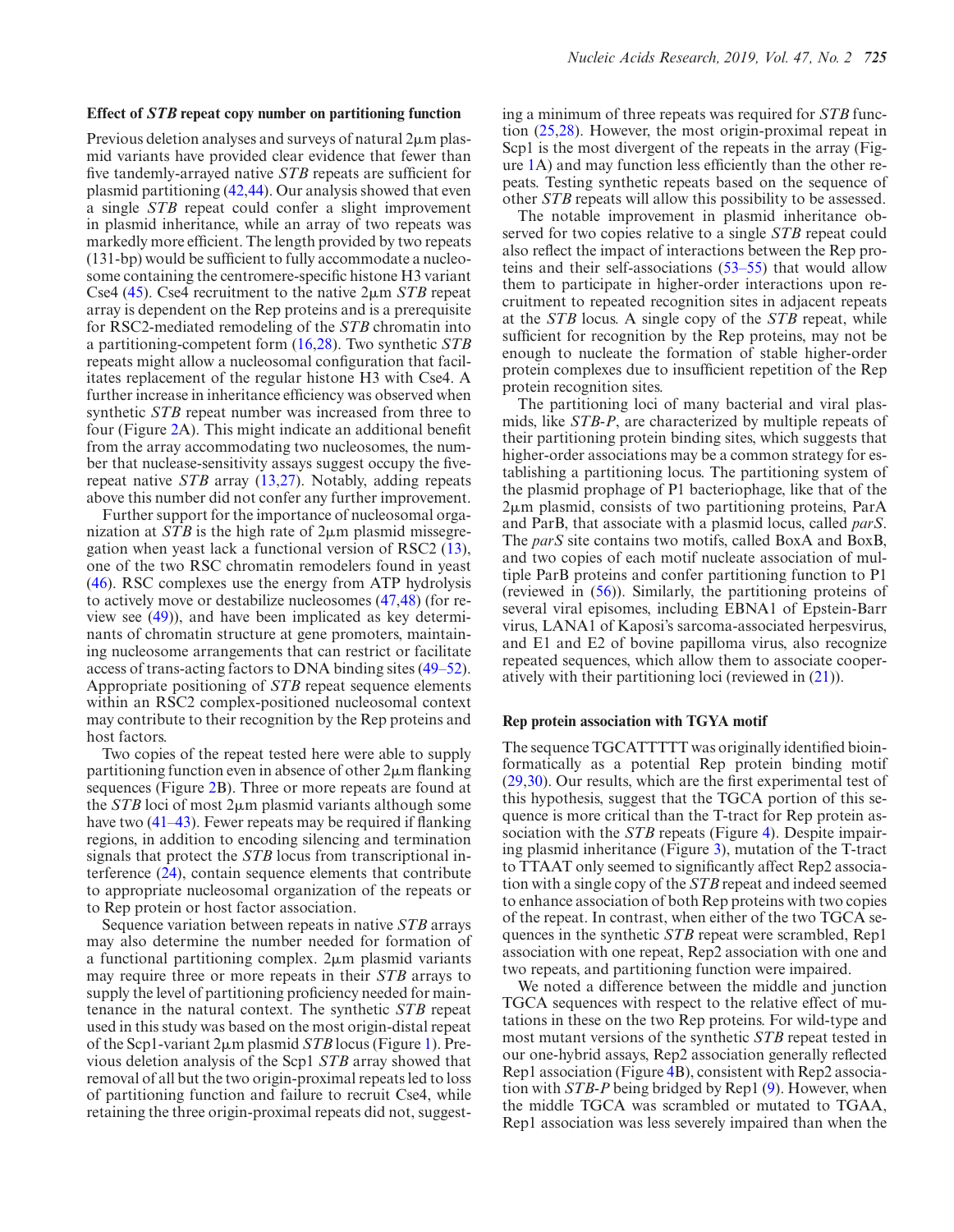junction TGCA was scrambled, while Rep2 association was similarly impaired for both. When two copies of the repeat contained scrambled junction TGCA elements, the presence of Rep2 restored Rep1 association, but did not do so if the middle TGCA element was also scrambled (Figure [4B](#page-7-0)). The two TGCA sequences were also not functionally redundant, as scrambling both led to a greater defect in both plasmid inheritance (Figure [3\)](#page-6-0) and Rep2 protein association (Figure [4\)](#page-7-0) than scrambling either alone. These observations suggest that Rep2 may have sequence requirements for *STB-P* association that differ from those of Rep1 and render Rep2 more sensitive than Rep1 to changes in the middle TGCA. Mutation of the middle TGCA may indirectly affect Rep2 association by perturbing chromatin conformation. Lack of a functional version of Cse4 has been found to lead to loss of Rep2 association with *STB*, but not that of Rep1 [\(16\)](#page-11-0). The loss of the middle TGCA might also directly affect Rep2 association. A direct role for Rep2 in recognition of *STB-P*, independent of Rep1 bridging, is supported by *in vitro* assays in which Rep2 has been shown to have DNA-binding ability with a preference for binding *STB-P* [\(11\)](#page-11-0). Whether recognition of the *STB-P* sequence by Rep1 is direct or dependent on host proteins remains unclear.

It is possible that the apparent greater impact of mutation of the junction TGCA over that of the middle TGCA on Rep1 association is a consequence of our experimental design, as the junction TGCA, like that in the middle of the repeat, is flanked by a T-tract in the context of the native *STB-P*. The linker sequence flanking our synthetic *STB* repeats displaces this T-tract from its position immediately adjacent to the junction TGCA, and further disruption of this region by scrambling the TGCA sequence may be particularly detrimental to Rep protein association. This difference from the native *STB-P* sequence context cannot, however, explain the discrepancies between Rep1 and Rep2 association with the synthetic *STB* repeats in this assay.

## **A conserved core repeat sequence present at partitioning loci of all 2**-**m plasmid variants**

Natural  $2\mu$ m plasmid variants can be categorized into one of two groups, based primarily on differences in their *STB* partitioning locus sequence. The laboratory  $2\mu$ m plasmid, Scp1, and most industrial  $2\mu$ m plasmid variants are Type-II [\(44\)](#page-12-0). The Type-II *STB* regions vary primarily in the number of repeats they encode, with the number ranging from three to seven [\(41–43\)](#page-12-0). Type-I variants have *STB* loci that lack the obvious tandem array structure found in Type-II variants, but have two repeats that are a 70% match to each other and show 70% identity with Type-II *STB-P* repeats [\(41–43\)](#page-12-0). The Type I repeats also lack TGCATTTTT elements that had been predicted to be the Rep protein recognition motifs.

In our study, mutation of the middle TGCA sequence in our synthetic *STB* repeats to TGTA did not impair partitioning or Rep protein association (Figure [3\)](#page-6-0) (Supplementary Figure S4), while a change to TGAA did, implying that the third position of the TGCA motif need only be a pyrimidine for Rep protein recognition. Alignment of the repeats of a representative Type-I *STB* sequence with those of a Type-II 2µm variant (Scp1) reveals a conserved 23-bp 'core' (Supplementary Figure S5), within the 25-bp region

previously identified as being highly conserved in *STB* repeats of Type-II variants (Figure [1\)](#page-2-0) [\(26\)](#page-11-0). Within this core, the *STB* Type-I variants have the sequence TGTA instead of TGCA, a difference which our results show should not perturb Rep protein recognition or partitioning function. This finding may explain why  $STB$  loci from Type-I  $2\mu$ m plasmids function as efficiently as Type-II *STB* loci in the presence of Rep1 and Rep2 proteins encoded by a Type-II  $2\mu$ m plasmid [\(44\)](#page-12-0). This TGTA motif is followed by a run of thymines, as seen in the Type II *STB* repeat; however, the run is only three or four thymines in length. Our analysis demonstrated that adenine substitutions in this tract impaired partitioning; therefore, further study will be required to determine whether the T-tract in the Type-I *STB* repeat core is less critical due to other features of the sequence or if a run of three-to-four thymines would also be sufficient for function of the Type-II *STB* core. Taken together, our analyses and the sequence similarities between Type-I and Type-II  $2\mu$ m plasmid *STB* repeats suggest that Rep protein recognition is dependent on a TGYA element (where Y is a pyrimidine), and that a minimum of two copies of a conserved 23-bp core sequence and at least one TGYA sequence outside the core per repeat may be required to establish a fully functional Rep protein partitioning complex at *STB*. Further experimental studies are required to test these predictions.

Although mutation of the T-tract in the TGCATTTTT motif of the Type II *STB* repeat did not prevent Rep protein association with two directly arrayed synthetic *STB* repeats, this mutation did lead to a reduction in partitioning competency. The T-tracts in the regularly-spaced TGCATTTT motifs in the *STB* repeat array may regulate nucleosome positioning at *STB-P* or confer properties needed for as-sociation with the centromere-specific nucleosome [\(16\)](#page-11-0). Aand T-tracts as short as four nucleotides in length have been shown to influence both translational and rotational positioning of DNA relative to nucleosomes, with AT-rich regions being preferentially associated with nucleosome-free regions (reviewed in [\(57\)](#page-12-0)). A- and T-tracts have also been shown to activate RSC-mediated displacement of nucleosomes [\(48\)](#page-12-0) [\(52\)](#page-12-0). Although tracts of seven residues were more effective, even five-residue runs were reported to stimulate RSC chromatin remodeling *in vitro* [\(48\)](#page-12-0). The negative impact on plasmid inheritance when the five-residue Ttracts in the synthetic *STB* repeats were changed to TAATT could be due to the RSC2 chromatin remodeler being less active on these sequences, impairing conversion of the *STB* chromatin to a partitioning-competent form [\(13\)](#page-11-0).

The results presented in this study demonstrate that synthetic *STB* sequences built from directly arrayed repeats can provide valuable insight into the function of the yeast  $2\mu m$ plasmid partitioning system. We are now poised to exploit the synthetic *STB* repeat approach to identify and characterize sequence elements and protein interactions that contribute to partitioning competence of the  $2\mu$ m plasmid in its eukaryotic host.

# **SUPPLEMENTARY DATA**

[Supplementary Data](https://academic.oup.com/nar/article-lookup/doi/10.1093/nar/gky1150#supplementary-data) are available at NAR Online.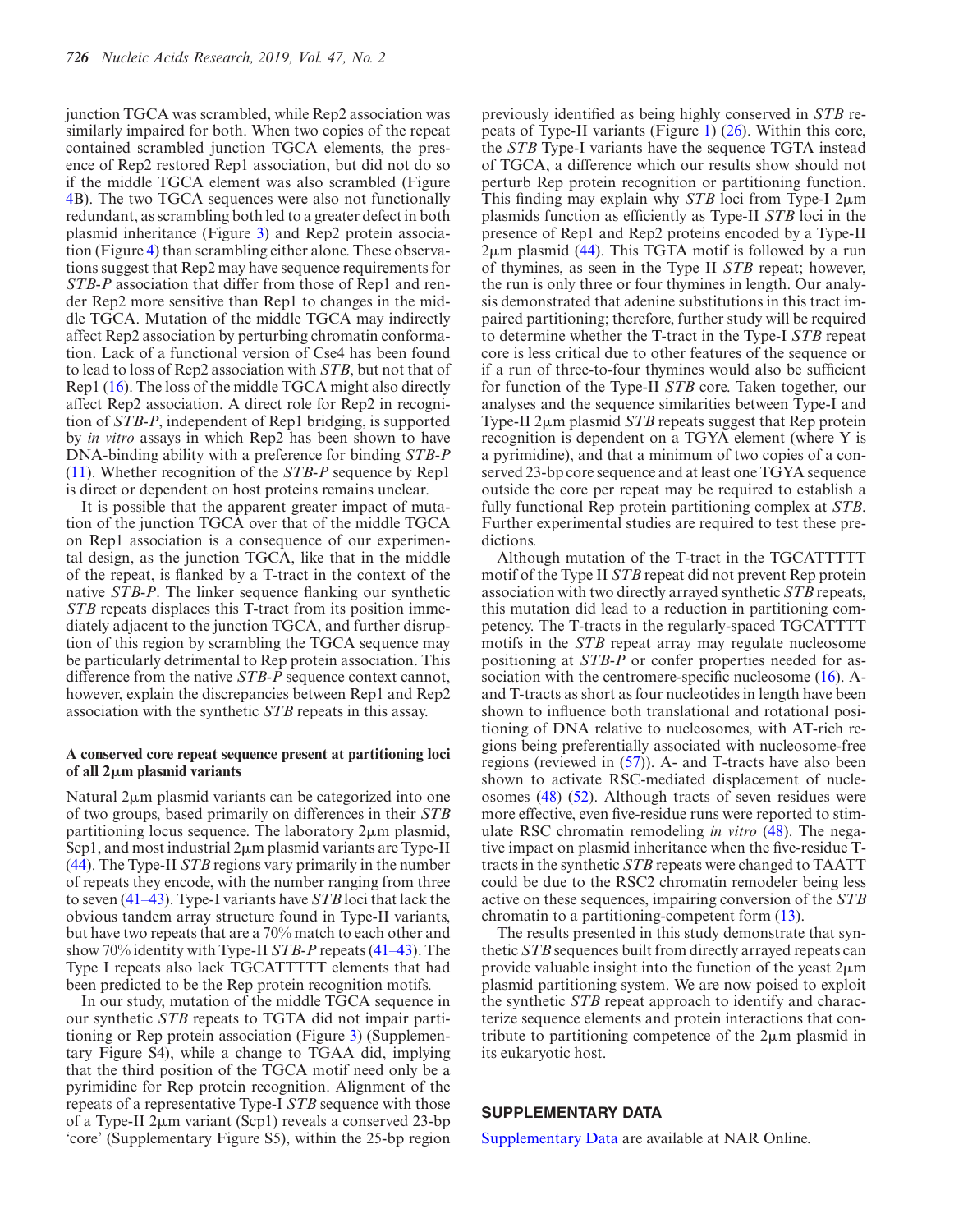## <span id="page-11-0"></span>**ACKNOWLEDGEMENTS**

We thank Joyce S.K. Chew for providing technical assistance, Christine Desroches Altamirano for construction of the vector pCD1 and for performing plasmid inheritance assays, Niroshaathevi Arumuggam for performing beta-galactosidase and plasmid inheritance assays, Holly Rasmussen for performing plasmid inheritance assays, Richard Singer and Jordan B. Pinder for comments on the manuscript, and members of the Dalhousie University Yeast Molecular Biology Group for helpful discussions.

# **FUNDING**

Natural Sciences and Engineering Research Council of Canada [Discovery Grant 155268 to M.J.D.]; Killam predoctoral and NSERC CGSM and PGSD scholarships (to M.E.M.); NSERC USRA scholarship (to E.J.P.). Funding for open access charge: Natural Sciences and Engineering Research Council of Canada.

*Conflict of interest statement.* None declared.

## **REFERENCES**

- 1. Futcher, A.B. and Cox, B.S. (1983) Maintenance of the  $2\mu$ m circle plasmid in populations of *Saccharomyces cerevisiae*. *J. Bacteriol.*, **154**, 612–622.
- 2. Mead, D.J., Gardner, D.C.J. and Oliver, S.G. (1986) The yeast 2 $\mu$ m plasmid: strategies for the survival of a selfish DNA. *Mol. Gen. Genet.*, **205**, 417.
- 3. Kikuchi,Y. (1983) Yeast plasmid requires a *cis*-acting locus and two plasmid proteins for its stable maintenance. *Cell*, **35**, 487–493.
- 4. Jayaram, M., Li, Y.-Y. and Broach, J.R. (1983) The yeast plasmid  $2\mu$ m circle encodes components required for its high copy propagation. *Cell*, **34**, 95–104.
- 5. Volkert,F.C. and Broach,J.R. (1986) Site-specific recombination promotes plasmid amplification in yeast. *Cell*, **46**, 541–550.
- 6. Rizvi,S.M.A., Prajapati,H.K. and Ghosh,S.K. (2018) The 2 micron plasmid: a selfish genetic element with an optimized survival strategy within *Saccharomyces cerevisiae*. *Curr. Genet.*, **64**, 25–42.
- 7. Yang,X.M., Mehta,S., Uzri,D., Jayaram,M. and Velmurugan,S. (2004) Mutations in a partitioning protein and altered chromatin structure at the partitioning locus prevent cohesin recruitment by the *Saccharomyces cerevisiae* plasmid and cause plasmid missegregation. *Mol. Cell Biol.*, **24**, 5290–5303.
- 8. Murray,A.W. and Szostak,J.W. (1983) Pedigree analysis of plasmid segregation in yeast. *Cell*, **34**, 961–970.
- 9. Pinder,J.B., McQuaid,M.E. and Dobson,M.J. (2013) Deficient sumoylation of yeast 2-micron plasmid proteins Rep1 and Rep2 associated with their loss from the plasmid-partitioning locus and impaired plasmid inheritance. *PLoS One*, **8**, e60384.
- 10. Hadfield,C., Mount,R.C. and Cashmore,A.M. (1995) Protein binding interactions at the *STB* locus of the yeast 2 $\mu$ m plasmid. *Nucleic Acids Res.*, **23**, 995–1002.
- 11. Sengupta,A., Blomqvist,K., Pickett,A., Zhang,Y., Chew,J.S.K. and Dobson,M.J. (2001) Functional domains of yeast plasmid-encoded Rep proteins. *J. Bacteriol.*, **183**, 2306–2315.
- 12. Cui,H., Ghosh,S.K. and Jayaram,M. (2009) The selfish yeast plasmid uses the nuclear motor Kip1p but not Cin8p for its localization and equal segregation. *J. Cell Biol.*, **185**, 251–264.
- 13. Wong,M.C., Scott-Drew,S.R., Hayes,M.J., Howard,P.J. and Murray,J.A. (2002) RSC2, encoding a component of the RSC nucleosome remodeling complex, is essential for 2 micron plasmid maintenance in *Saccharomyces cerevisiae*. *Mol. Cell. Biol.*, **22**, 4218–4229.
- 14. Huang,J., Hsu,J.M. and Laurent,B.C. (2004) The RSC nucleosome-remodeling complex is required for cohesin's association with chromosome arms. *Mol. Cell*, **13**, 739–750.
- 15. Ma,C.H., Cui,H., Hajra,S., Rowley,P.A., Fekete,C., Sarkeshik,A., Ghosh,S.K., Yates,J.R. 3rd and Jayaram,M. (2013) Temporal

sequence and cell cycle cues in the assembly of host factors at the yeast 2 micron plasmid partitioning locus. *Nucleic Acids Res.*, **41**, 2340–2353.

- 16. Hajra,S., Ghosh,S.K. and Jayaram,M. (2006) The centromere-specific histone variant Cse4p (CENP-A) is essential for functional chromatin architecture at the yeast 2-micron circle partitioning locus and promotes equal plasmid segregation. *J. Cell Biol.*, **174**, 779–790.
- 17. Mehta,S., Yang,X.M., Chan,C.S., Dobson,M.J., Jayaram,M. and Velmurugan,S. (2002) The 2-micron plasmid purloins the yeast cohesin complex: a mechanism for coupling plasmid partitioning and chromosome segregation. *J. Cell Biol.*, **158**, 625–637.
- 18. Mehta,S., Yang,X., Jayaram,M. and Velmurugan,S. (2005) A novel role for the mitotic spindle during DNA segregation in yeast: Promoting 2-micron plasmid-cohesin association. *Mol. Cell. Biol.*, **25**, 4283–4298.
- 19. Velmurugan,S., Yang,X., Chan,C., Dobson,M.J. and Jayaram,M. (2000) Partitioning of the 2 $\mu$ m circle plasmid of *Saccharomyces cerevisiae*: functional coordination with chromosome segregation and plasmid-encoded Rep protein distribution. *J. Cell Biol.*, **149**, 553–566.
- 20. Liu,Y.T., Ma,C.H. and Jayaram,M. (2013) Co-segregation of yeast plasmid sisters under monopolin-directed mitosis suggests association of plasmid sisters with sister chromatids. *Nucleic Acids Res.*, **41**, 4144–4158.
- 21. Frappier,L. (2004) In: Funnell,BE and Phillips,GE (eds). *Plasmid Biology*. ASM Press, Washington, DC, pp. 325–340.
- 22. Prajapati,H.K., Rizvi,S.M., Rathore,I. and Ghosh,S.K. (2017) Microtubule-associated proteins, Bik1 and Bim1, are required for faithful partitioning of the endogenous 2 micron plasmids in budding yeast. *Mol. Microbiol.*, **103**, 1046–1064.
- 23. Ghosh,S.K., Hajra,S. and Jayaram,M. (2007) Faithful segregation of the multicopy yeast plasmid through cohesin-mediated recognition of sisters. *Proc. Natl. Acad. Sci. U.S.A.*, **104**, 13034–13039.
- 24. Murray,J.A.H. and Cesareni,G. (1986) Functional analysis of the yeast plasmid partition locus *STB*. *EMBO J.*, **5**, 3391–3399.
- 25. Jayaram,M., Sutton,A. and Broach,J.R. (1985) Properties of *REP3*: a *cis*-acting locus required for stable propagation of the *Saccharomyces cerevisiae* plasmid 2-m circle. *Mol. Cell. Biol.*, **5**, 2466–2475.
- 26. Rank,G.H., Xiao,W. and Pelcher,L.E. (1994) Transpogenes: the transposition-like integration of short sequence DNA into the yeast 2 micron plasmid creates the *STB* locus and plasmid-size polymorphism. *Gene*, **147**, 55–61.
- 27. Veit,B.E. and Fangman,W.L. (1985) Chromatin organization of the Saccharomyces cerevisiae 2µm plasmid depends on plasmid-encoded products. *Mol. Cell. Biol.*, **5**, 2190–2196.
- 28. Huang,C.C., Hajra,S., Ghosh,S.K. and Jayaram,M. (2011) Cse4 (CenH3) association with the *Saccharomyces cerevisiae* plasmid partitioning locus in its native and chromosomally integrated states: implications in centromere evolution. *Mol. Cell. Biol.*, **31**, 1030–1040.
- 29. Veit,B.E. and Fangman,W.L. (1988) Copy number and partition of the Saccharomyces cerevisiae 2pm plasmid controlled by transcription regulators. *Mol. Cell. Biol.*, **8**, 4949–4957.
- 30. Som,T., Armstrong,K.A., Volkert,F.C. and Broach,J.R. (1988) Autoregulation of  $2\mu$ m circle gene expression provides a model for maintenance of stable plasmid copy levels. *Cell*, **52**, 27–37.
- 31. Murray,J.A.H., Scarpa,M., Rossi,N. and Cesareni,G. (1987) Antagonistic controls regulate copy number of the yeast  $2\mu$ m plasmid. *EMBO J*., **6**, 4205–4212.
- 32. Reynolds,A.E., Murray,A.W. and Szostak,J.W. (1987) Roles of the  $2\mu$ m gene products in stable maintenance of the  $2\mu$ m plasmid of *Saccharomyces cerevisiae*. *Mol. Cell. Biol.*, **7**, 3566–3573.
- 33. McQuaid,M.E., Pinder,J.B., Arumuggam,N., Lacoste,J.S.C., Chew,J.S.K. and Dobson,M.J. (2017) The yeast 2-micron plasmid Raf protein contributes to plasmid inheritance by stabilizing the Rep1 and Rep2 partitioning proteins. *Nucleic Acids Res.*, **45**, 10518–10533.
- 34. Rothstein,R. (1991) Targeting, disruption, replacement, and allele rescue: integrative DNA transformation in yeast. *Methods Enzymol.*, **194**, 281–301.
- 35. Tsalik,E.L. and Gartenberg,M.R. (1998) Curing *Saccharomyces cerevisiae* of the 2micron plasmid by targeted DNA damage. *Yeast*, **14**, 847–852.
- 36. Gietz,R.D., Schiestl,R.H., Willems,A.R. and Woods,R.A. (1995) Studies on the transformation of intact yeast cells by the LiAc/SS-DNA/PEG procedure. *Yeast*, **11**, 355–360.